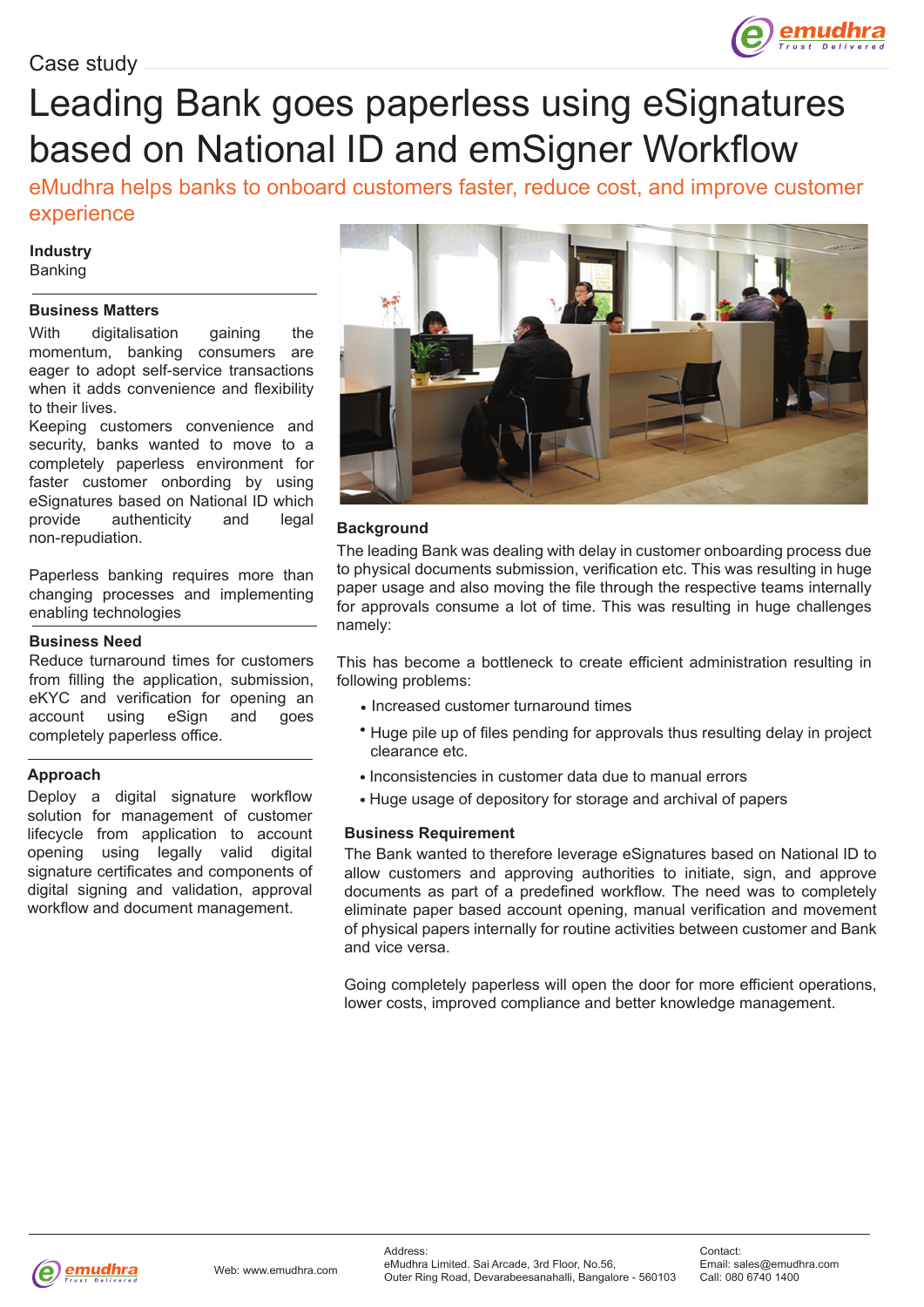

## **eSignatures based on National ID**

eSign Electronic Signature is a new and innovative way to sign any document. eSign service allows any Aadhaar holder to digitally sign any document without having to obtain physical digital signature.

As eSign is covered under the second schedule of the Information Technology Act, any document signed using eSign is legally as valid as a physically signed document or a document signed using conventional digital signature.

#### **Benefits**

Bank reaped significant benefits by implementing eSignatures based on National ID to the workflow for customer onboarding.

These include -

- Legal non-repudiation thereby reducing frauds
- Offering anywhere, anytime filing of forms for customer onboarding, service requests
- Faster turnaround time, increased employees efficiency, productivity and transparency
- Meeting compliance & regulatory requirements
- Completely paperless workflow thereby resulting in huge savings from data repository perspective



#### **Solution**

eMudhra (a Licensed Certifying Authority in India and a PKI solution provider) implemented emSigner – Secure Paperless Office solution to enable Digital Signature based workflow for customer to bank and vice versa

#### **The typical lifecycle involves**

- Customers can use **eSignatures based on National** ID to sign new account opening forms. These eSigns are eSigns are generated by entering Aadhaar Number and an OTP is being sent to the registered mobile number of the Aadhaar holder.
- Customer can do their regular transactions through online gateway of the respective bank by **using eSignatures based on National ID**.
- The forms are sent **through emSigner to approving authorities**.
- Approvers review **eKYC, verify and digitally sign the application** using eSign for further account opening process.
- Authorised officer can **digitally sign E-Cheques** which are sent to customers.
- Approving authorities periodically needs to **sign bulk bank statements** which need to be sent to customers can be signed through eSignatures based on National ID.
- Digitally **Sign ECS/NACH mandates** by the approving officer.
- Approvers can **digitally sign Contracts** like e-Stamping using e-Sign to eliminate paper completely.

#### **The paperless office solution uses following broad modules:**

## **emSigner**

Digital Signature Workflow application for digital signature based workflow management with form builder

**emAS - eMudhra Authentication Server**

To authenticate, verify digital signature certificates on a real time basis.

- **Configuration Module** Signature, Encryption & HSM (Hardware security module)
- **Hardware Security Module**

FIPS-2 level 3 certified physical computing devices that safeguards and manages digital keys for strong authentication and provides crypto processing.

#### **emCA – Certificate Lifecyle Mgmt**

**a.Certificate Issuance -** To manage the issuance, revocation of Digital Signature certificates

**b.Certificate Download -** For downloading digital certificate from Certifying Authority (CA) as a soft or crypto token

**c.Certificate Registration -** To allow the customer to register their digital signature on the Banking application



Address:



eMudhra Limited. Sai Arcade, 3rd Floor, No.56, Outer Ring Road, Devarabeesanahalli, Bangalore - 560103

Contact: Email: sales@emudhra.com Call: 080 6740 1400